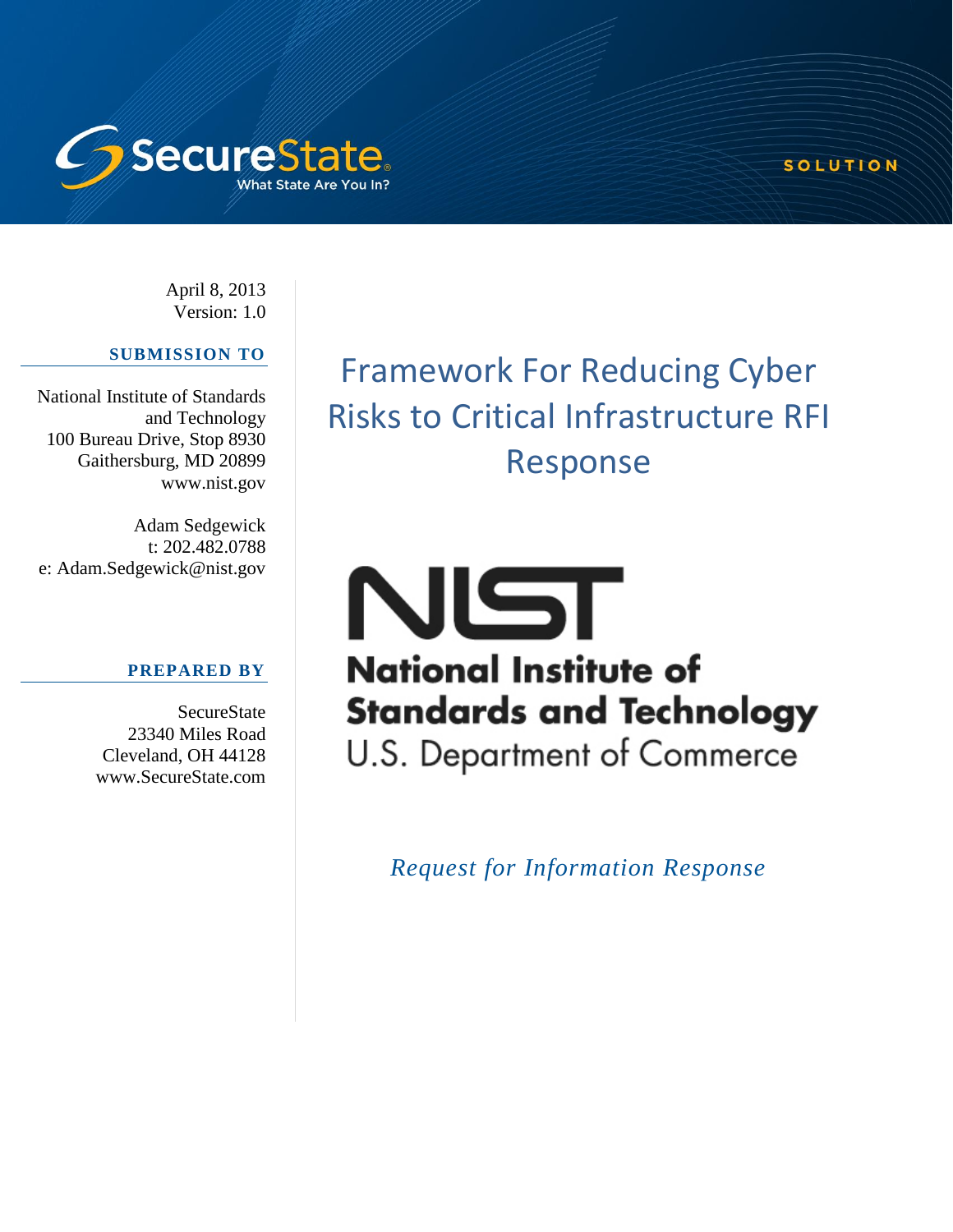Dear Mr. Sedgewick,

SecureState is pleased to provide our response to the Framework for Reducing Cyber Risks to Critical Infrastructure. If there are any questions regarding the information provided, please contact SecureState Federal Director, Matthew Franko. The information provided herein includes SecureState thoughts, opinions and suggested approach for properly implementing a framework that will reduce Cyber risks to Critical Infrastructure in accordance with the Executive Order set forth by President Obama.

SecureState is a management consulting firm that specializes in information security. We believe in a different approach to security, partnering with organizations to understand their business and align security in a way that objectives can be easily accomplished. SecureState works with organizations to solve complex information security problems by using technical services to facilitate strategic decision. Ultimately, SecureState's value is in our ability to bridge the strategic and tactical approaches to Security that helps organizations at a Program Level. The way we guide our customers is twofold: First, we work to identify the problem in a causal relationship to your problem and second, we provide strategic recommendations to make appropriate business decisions that addresses the problem. This is evident in the work we do within several of the Critical Infrastructure Sectors including Chemical, Communications, Commercial Facilities, Critical Manufacturing, DIB, Emergency Services, Energy, Financial Services, Food and Agriculture, Government Facilities, Healthcare and Public Health, Information Technology, Transportation and Water.

No matter the service, our team works together to determine the underlying problem. We then craft a strategic solution, coupled with a tactical approach that gets organizations to the level of managing a desired state of security, where we are able to build a program that equips organizations with the knowledge and resources that account for the Principle of Three Forces (Time, Resources, and Change). This includes seamlessly addressing projects which require multi-practice integration, discipline and



management. Combine our sizeable breadth of knowledge with the experience of our six distinct practices and you will receive a unique problem solving experience with each individual client engagement.

The key to SecureState's innovative approach is in our consultants' ability to work together and leverage their unmatched expertise in their individual focus area.

• Each individual that makes up our team has a specialized focus in at least one of our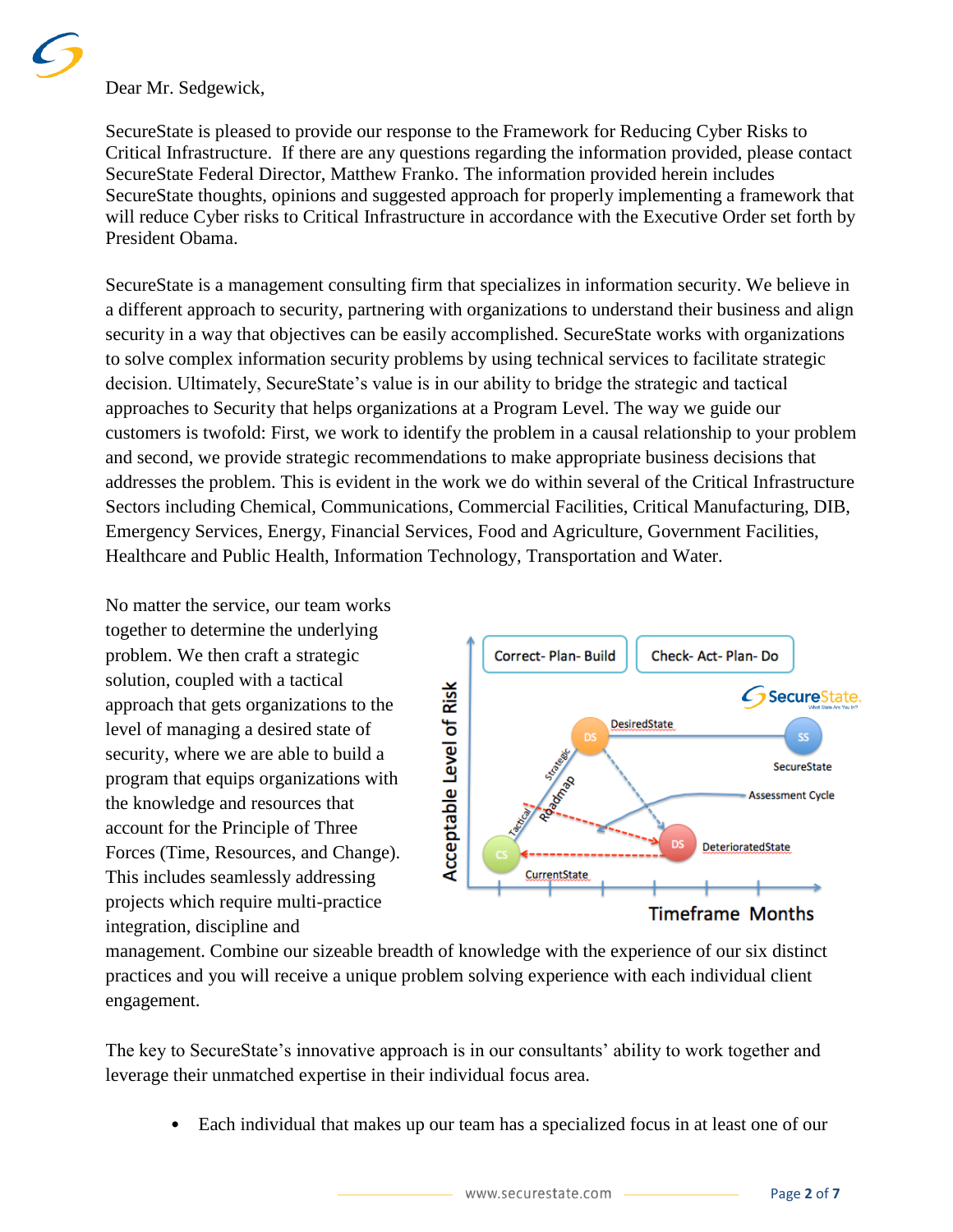service offerings that include penetration testing, application security reviews, vulnerability assessments, audit and regulatory assessments and audits, incident response/forensics and security program building.

- During each engagement our team collaborates to identify underlying problems and develop strategic solutions to mitigate those problems.
- We focus on research and innovation to be able to provide our clients with forward thinking and innovative approaches that are on the cutting edge.

SecureState would like to thank you for the opportunity to respond to this request and look forward to working with you. Should you have any questions please let us know.

Best Regards,

Secure Stat

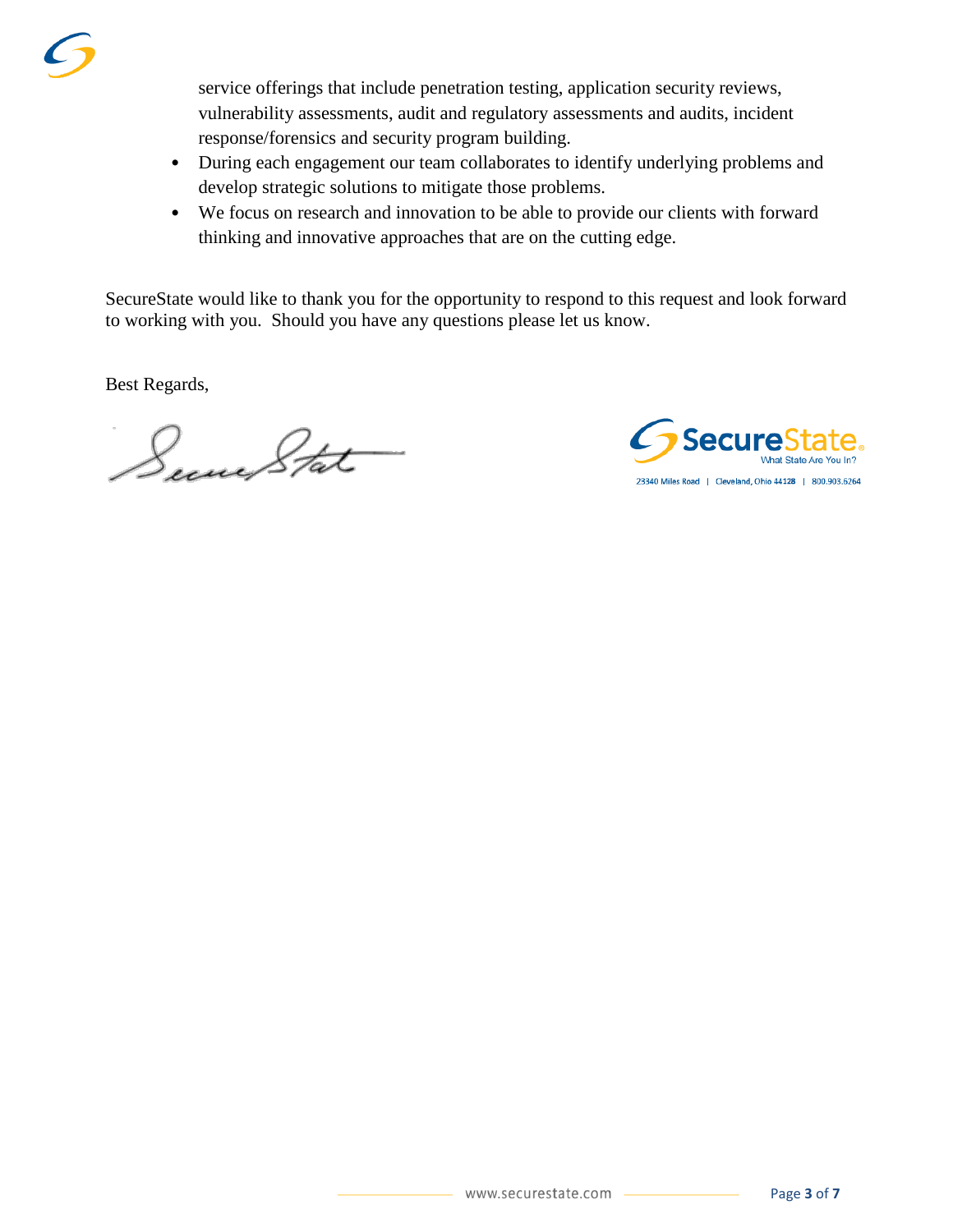| <b>Table of Contents</b> |  |
|--------------------------|--|
|                          |  |
|                          |  |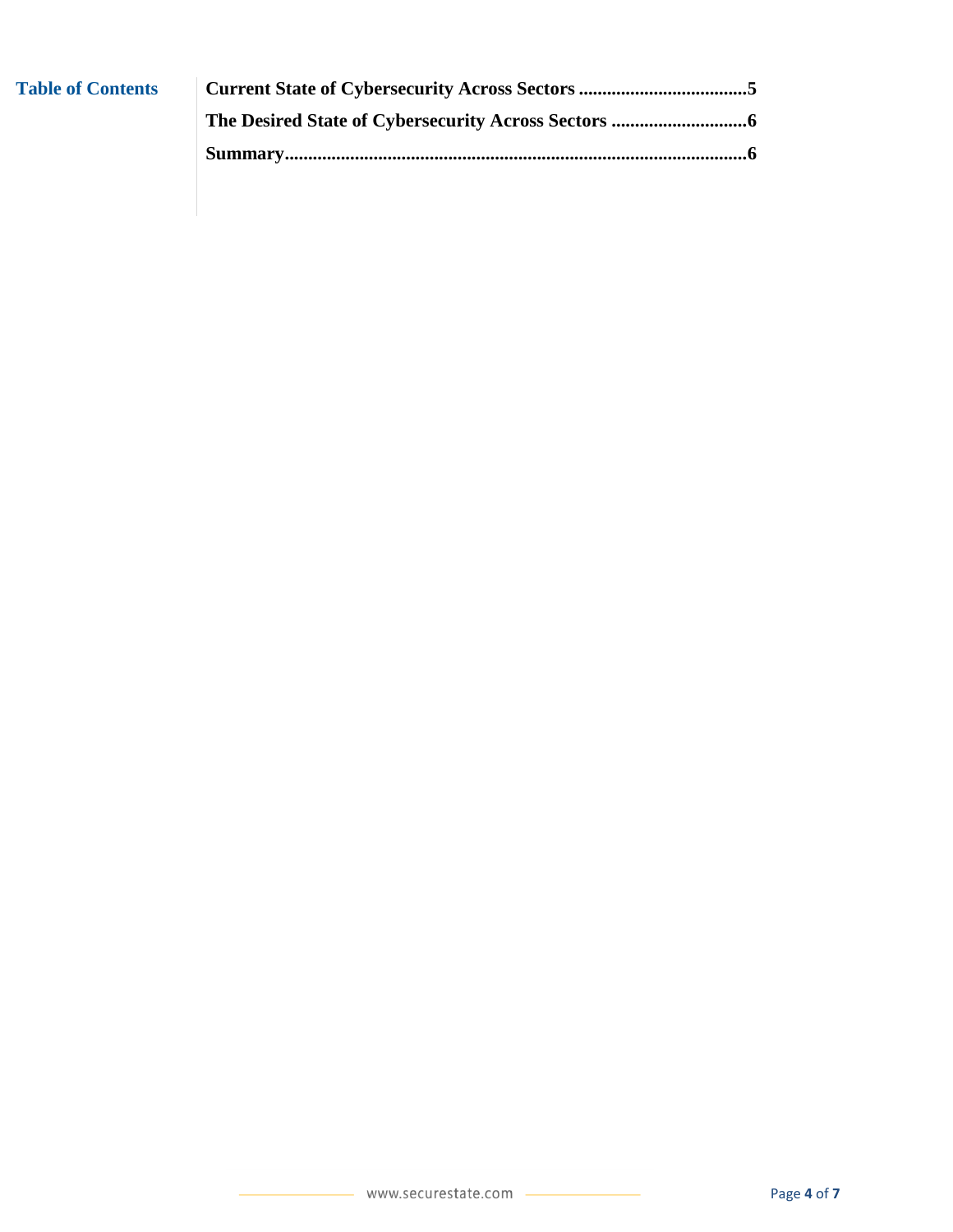### <span id="page-4-0"></span>**Current State of Cybersecurity Across Sectors**

The Government recognizes the need for organizations to adopt a framework that helps better manage security within Critical Infrastructure. However, it is important to note that there are a multitude of security frameworks that have already been developed and in some cases have already implemented and begun managing their security with the use of a standards based framework. The development of yet another framework an organization would have to apply would cause an unwarranted stress that would likely not be adopted in mass. Looking at the frameworks, standards or regulations that are currently being enforced upon individuals within Critical Infrastructure include: National Institute of Standards and Technology (NIST) – 800-53 and 800-66, Electric Sector - Cybersecurity Capability Maturity Model (ES-C2M2), Health Insurance Portability Accountability Act (HIPAA), North American Electric Reliability Corporation Critical Infrastructure Protection (NERC CIP), Payment Card Industry Data Security Standards (PCI DSS), Graham-Leech Bliley Act (GLBA), Sarbanes-Oxley (SOX), International Organization for Standards (ISO) 27001. And this is just a short list of the standards and frameworks that organizations have to worry about when building an overarching program.

Another issue plaguing Critical Infrastructure is the position of Security within these organizations. Often times these individuals do not reside at the executive level, are focused in Information Technology or do not come into contact with the Organization's Enterprise Risk Management Program. More often than not, there is not a full Enterprise Risk Management Program within organizations, only individual department risk management practices with nothing rolling up to the full enterprise. For example, the finance department of an organization may have a risk management program that is worried about financial loss, while the security department may have its own Risk Management Program focused on security risks. Without an overarching program that rolls up to the enterprise, each group is making a decision without accounting for the other. For example, reliability is the main concern of most Energy Organizations, while within the Healthcare Sector the main concern is on patient safety. Even at the point that in a rare case there is an Enterprise Risk Management Program that does include Security as a factor, the bar of entry where a risk even gets considered has an extremely high dollar value.

A big reason for this is with the individuals assigned to manage the security in the Critical Infrastructure sectors. Often times, these individuals have come through the organization with very deep technical expertise, as an IT Administrator or Information Security Analyst. Typically these individuals do not have the training or the understanding of the business to relate the security risks to the executives in a way that they can comprehend or understand the business impact. To this point it is not a matter of whether or not executives understand the need for security, as many organizations have a dedicated security team in some facet, the issue lies on the security professionals to become better at communicating risks and aligning them with the overall business strategy.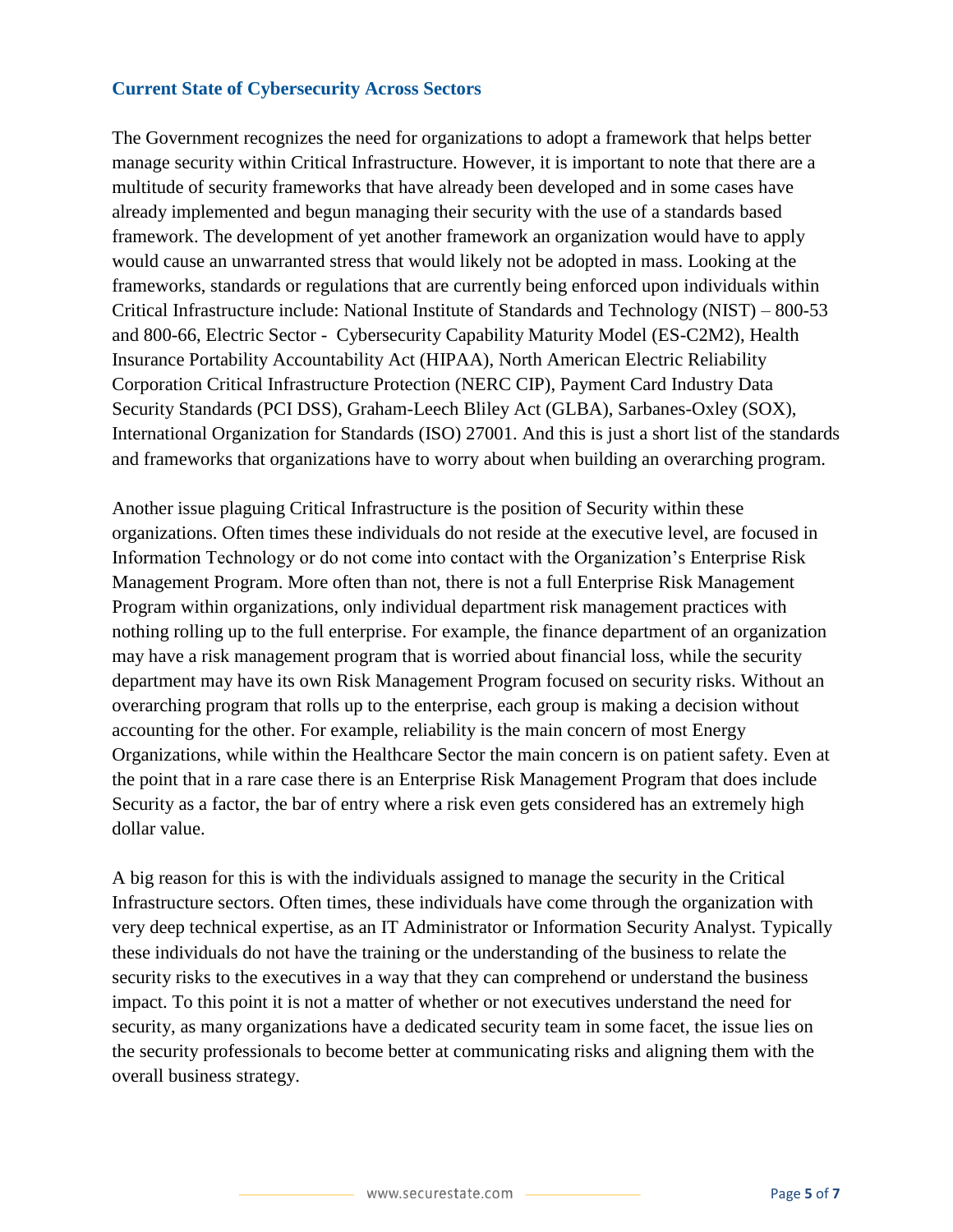### <span id="page-5-0"></span>**The Desired State of Cybersecurity Across Sectors**

It is key to ask the question, "If so many standards exist, why has there not been a wide-scale adoption." When leveraging the Customer Response Index (CRI)" model for market awareness of products, it can be related to the adoption of an information security standard within the

Critical Infrastructure Sectors. When looking at this model, the information flows left to right. The first stage for a product to gain market share is that it must have an increased amount of awareness. Once the awareness is prevalent, then the market must understand the product and its uses. From there the intentions of the product must be understood. If all three of these factors are high, only then can a product move into Purchase (implementation) and loyalty. If not, then the product



will struggle to gain wide-adoption and acceptance.

If the industry were to take this model and apply it to information security and the standards and frameworks that currently exist, it will help to identify the shortfall and the lack of implementation and loyalty. Awareness and comprehension of the current standards and frameworks are high in information security, especially with sector specific standards and frameworks. Which begs the question, why not try to increase the understanding of the intentions of the standards and frameworks for a more wide scale implementation and loyalty. This issue will not get fixed by inventing a new framework; it will only be remedied by findings a way to increase the comprehension, intentions and ultimately implementation and loyalty.

The key in this area is to focus on the audience. Currently the audience that comprehends and understands the intentions and wishes to adopt these frameworks or standards are in the wrong position within the organization. They are failing in relaying this message to the executives who make the decisions that impact spending and the business. If the Government wishes to have wide scale adoption within the Critical Infrastructure industries, it would be a good choice to leverage current standards and just shift the audience of the message. The executives need to understand that security can be aligned with the strategic goals of the companies, and building a security program that is focused on the framework.

#### <span id="page-5-1"></span>**Summary**

As the government continues to strengthen its focus on the private sector and working to secure the critical infrastructure, it is important for the Federal Government to understand the current